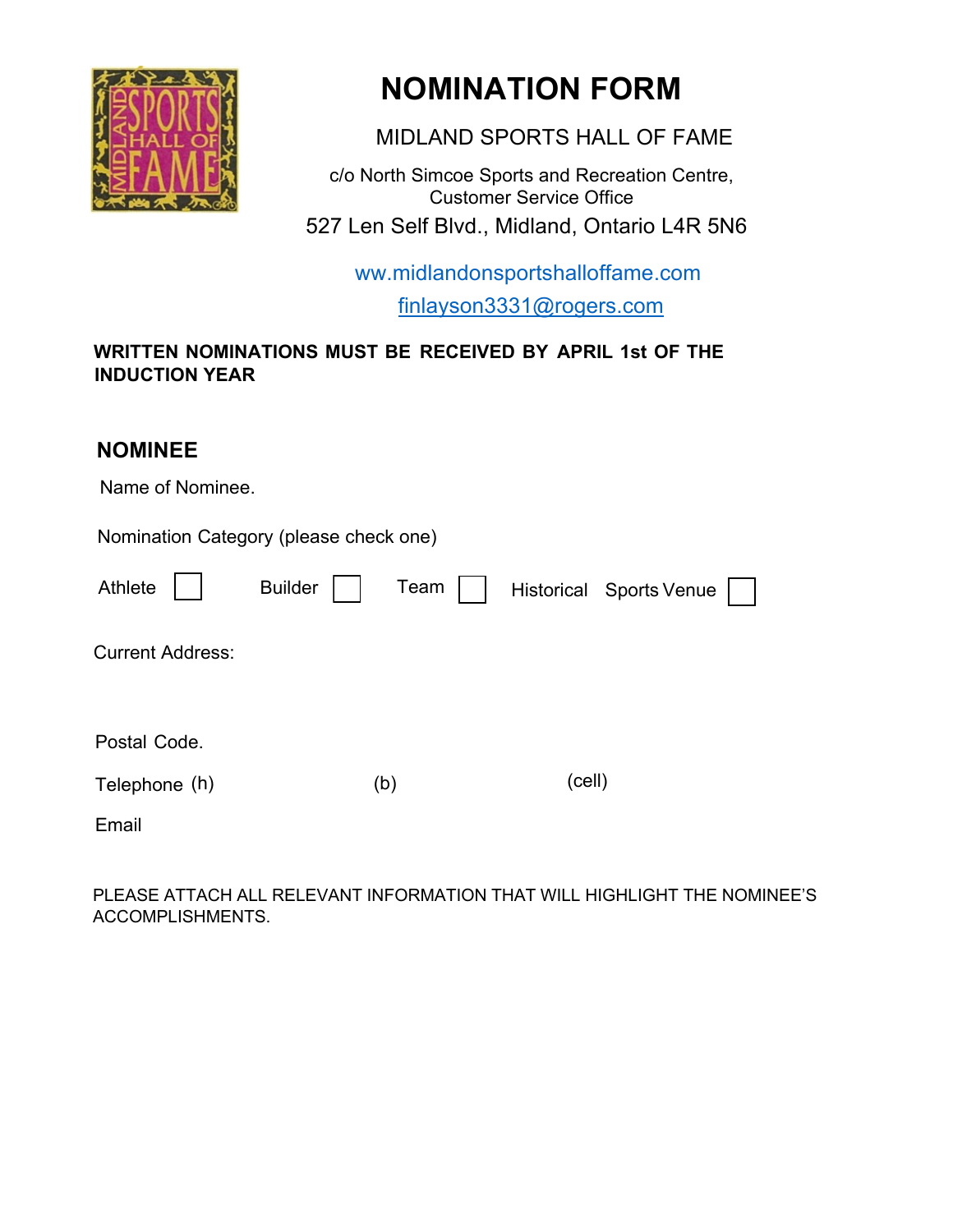This information must include:

- Achievements;
- years;
- teams;
- awards;
- newspaper articles;
- photographs;
- testimonials;
- A brief outline of the level of competition and achievements of the nominee in chronological order.
- If applicable, provide information on the nominee's leadership skills, character, sportsmanship and contributions to sport in the community.

Pleasereview the criteria for each category below.

IT IS THE RESPONSIBILITYOF THE PERSON SUBMITTING THE NOMINATION TO SUPPLY ALL PERTINENT MATERIALS AND INFORMATION THAT WILL PROVIDE COMPLETE DETAILS FOR THE BOARD.

## **PERSON SUBMITTING THE NOMINATION**

Name:

Mailing Address:

Postal Code:

Telephone: (h) (b) (cell)

Email address:

Signature.

Date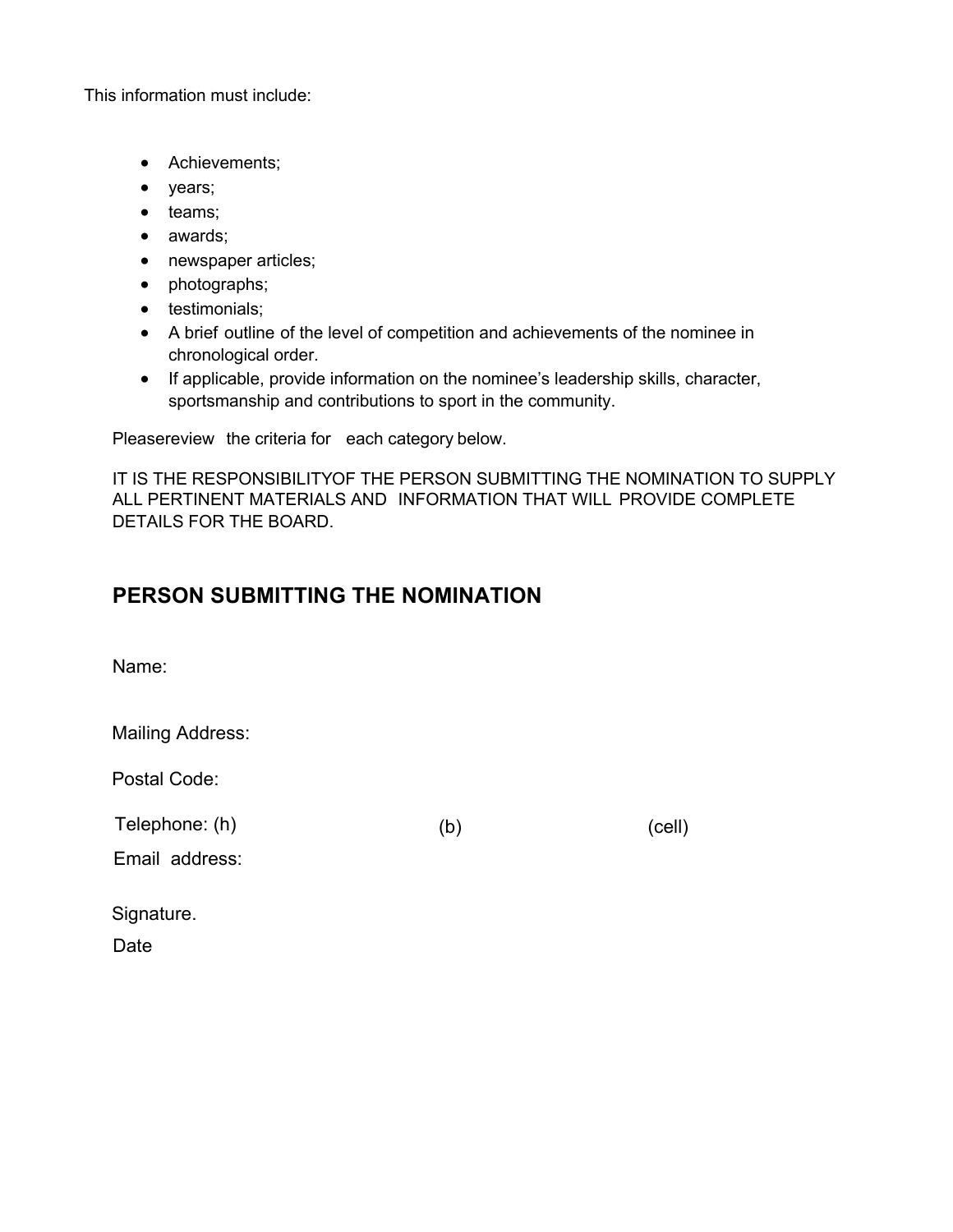# NOMINATION CRITERIA

In general, the nomination criteria is broad and must be supported by a completed written nomination form as well as substantive, documented evidence supporting the accomplishments and contributions of the nominee.

Nominations for consideration for induction shall be accepted in the categories of Athletes, Builders, Teams and Historical Sports Venues as outlined as follows:

### **ATHLETES**

To be considered for induction to the Midland Sports Hall of Fame, Athletes must have been outstanding in their field of endeavour and/or have achieved above average proficiency of sports if not reaching the absolute top level. The label "outstanding" must be applicable over an extended period of time in competition against peer athletes. This involves those competing on a strictly local level and those participating in District, Provincial, National, or International level in an amateur and/or professional setting. The rationale for an athlete's nomination must be clearly included in the nomination form and materials.

Athletes nominated must have been retired from active participation in sports for which he or she has been nominated for a period of not less than three (3) years, dated from the end of the season of the sport for which they have been nominated. The above restrictions do not apply in the case of Automatic selections as noted elsewhere.

#### **BUILDERS**

To be considered for induction to the Midland Sports Hall of Fame, Builders shall be, but not limited to, Officials, Sponsors, Executive members, Trainers, Coaches, Managers, etc. The work of the Builders shall be for their contributions to sports over an extended period of time that has been outstanding. It may be in the organization of leagues or teams, managing facilities, achieving a high degree of success in coaching teams and/or individuals, keeping a league or team active, providing services of a consistently high level over an extended period of time, etc. Builders include those who have contributed to Midland and areas sports at either the amateur and/or professional levels. Builders nominations shall be eligible at any time. There shall be no waiting period in this category and the person may still be active in the roles for which they are nominated.

#### **TEAMS**

Teams shall be considered on the merits and accomplishments of each team as a whole and not solely on the individual accomplishments. At least three (3) years must have elapsed from the teams most recent championship season before a team can be considered for induction. For a team to be inducted, it must have won a championship at the District, Provincial, National or International level either in an amateur and/or professional setting. The team would be recognized for attaining the highest level of accomplishment possible in that particular area.